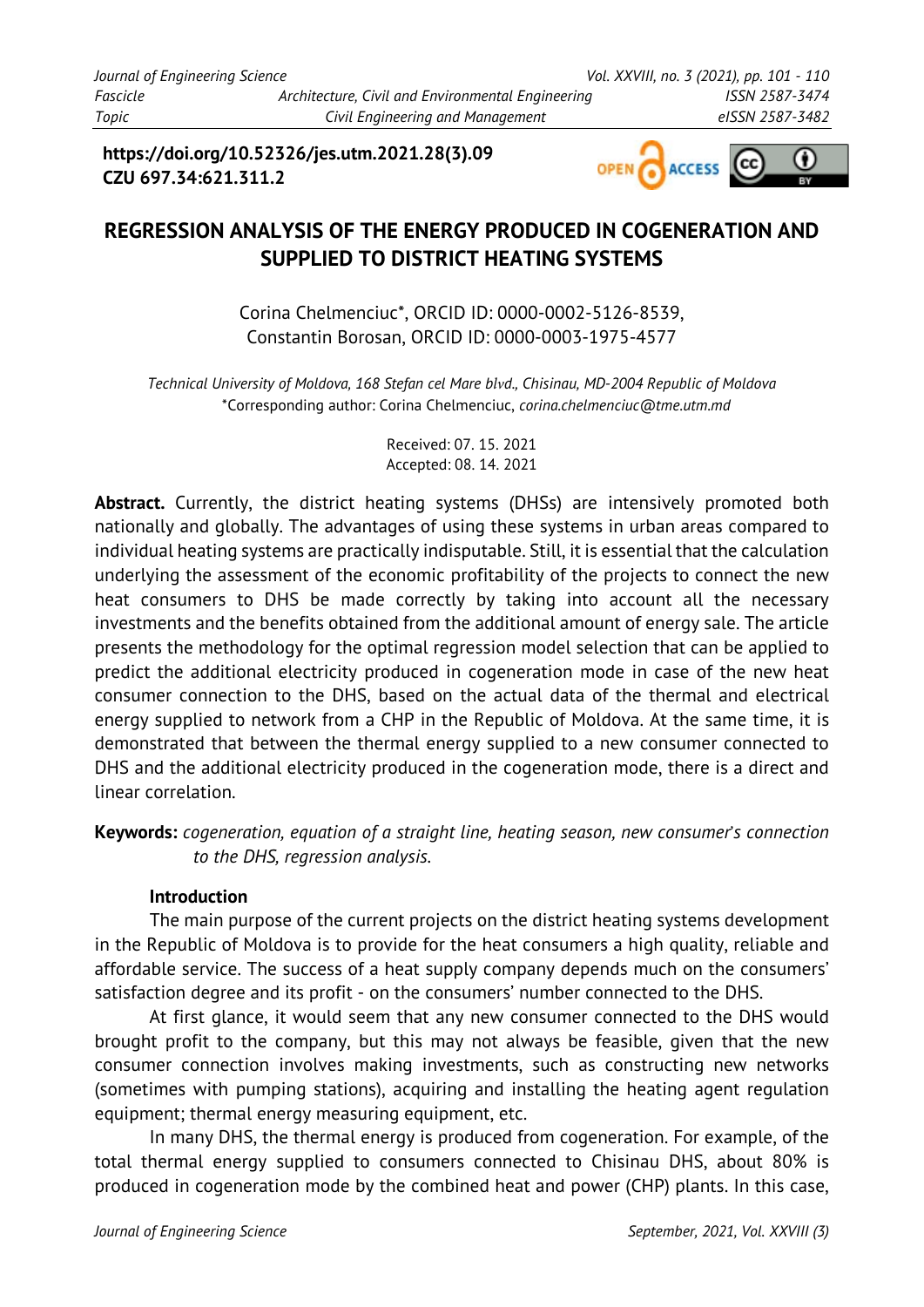in calculating of economic profitability of connecting the new heat consumer, it is necessary to consider both gains due to additional sales of heat and those related to the sale of electricity produced in cogeneration when assessing revenues.

The amount of thermal energy supplied to the new consumer can be easily determined from the thermal load for space heating, depending on the rooms/buildings volume to be heated. The calculation temperatures of indoor and outdoor air, while the amount of electricity to be additionally produced with the production of thermal energy for the new consumer, cannot be determined by applying a calculation formula. This problem can be solved by using regression analysis.

### *The regression analysis theory*

A linear regression model is a statistical tool used for the propose to determine a dependency relationship between two variables [1]. The statistical methodology is focused on the regression function with the aim of determining the parameters that express to what extent one or more factors influence a particular process [2].

The regression analysis can be quickly done using the personal computer by applying the *Regression* function in the *Microsoft Excel* tool.

The linear regression analysis showed promising results among the statistical models due to its reasonable accuracy and relatively simple implementation compared to other methods [3].

The linear regression method can be successfully applied in the energetics analysis and is used when for a data set represented by the pairs of values (*xi, yi*), the line must be found that best approximates their placement in a diagram  $y = f(x)$ .

The advantage of the method is that it generates an equation applicable to the entire range of the variable *x* and even performing extrapolations within a specific limit. The equation will allow making predictions on energy consumption, being a valuable tool in the energetics analysis.

At the same time, the regression analysis method, applied by using the Excel calculation tool, has other advantages such as the speed and simplicity of calculation and reduced possibility of the results influence by the user [4].

The linear regression method can be used in the DHS domain to determine dependencies such as:

- 1. the fuel consumption for the thermal energy production for space heating according to the heating degrees-days or the consumers' thermal load [5];
- 2. heat losses at the thermal agent distribution depending on the outdoor air temperature or the heating distribution networks length;
- 3. the additional electricity supplied once the thermal energy is delivered to the new heat consumer;
- 4. the needed investments for the new consumers' connection (i.e., for the individual heat substations) depending on the thermal load for space heating and domestic hot water preparation;
- 5. the thermal agent temperature supplied to the consumers depending on the outdoor air temperature, etc.

The linear regression technique must be used with caution, as it can lead to erroneous conclusions. If the data participating in the analysis are lacking, conclusions drawn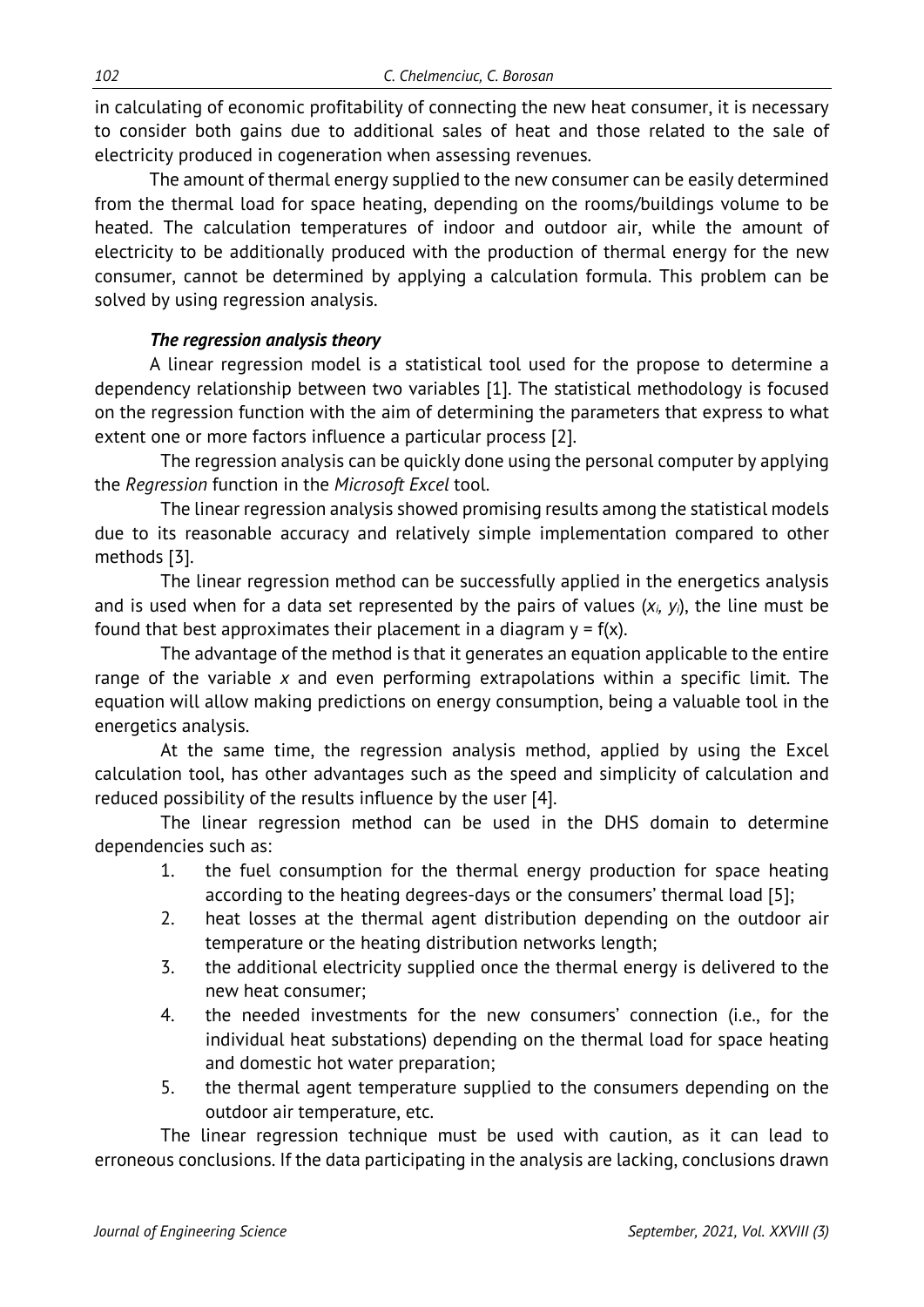based on an insufficient data set have a low degree of credibility. The more data we have available, the higher the degree of trust.

The linear regression method application is focused on the heuristic reasoning based on which there is a linear dependence between two variables such as, for example, fuel consumption for building heating and the heating degree-days (HDD) during a month or a heating season. If the data collected over a long period are available, they can be graphically represented in a fuel consumption diagram = f(HDD).

The points thus obtained are arranged approximately linearly and must determine the line that best approximates the sequence of points, i.e., to find the equation of the form  $y = bx + c$ , which describes a dependence between discretely represented data. In the considered example, the independent variable *x* is the heating degrees-days during each month of 2020. The dependent one *y*, is the fuel consumption (natural gas) for each month (Figure 1).

By applying Eq. (1), the corresponding natural gas consumption can easily be determined for any value of the heating degree-days.

$$
y = -17,443x + 35745.
$$
 (1)

Thus, in energetics analysis, the straight-line equation can be used to predict energy consumption for any variable value (driver):

$$
Energy(y) = Factor \cdot Driver(x) + Constant
$$
 (2)





The  $R<sup>2</sup>$  value is also significant in determining the dependence intensity of the correlation between the two variable values. The closer to 1 the  $R<sup>2</sup>$  value is, the more the variation of the value *x* explains the interpretation of the value *y*. The  $R^2 = 0.4036$  (Figure 1) analysis results that the heating degree-days influenced the natural gas consumption for space heating in 2020 insignificantly.

Therefore, another driver that influenced the gas consumption in 2020 must be identified (for instance: possible thermal agent leaks in the distribution networks, heat supply with a higher temperature than it is required following the outdoor air temperature, increase the number of thermal energy consumers, etc.).

It should be borne in mind that the regression model obtained from the analysis of fuel consumption data for a given building should not be generalized and applied for the fuel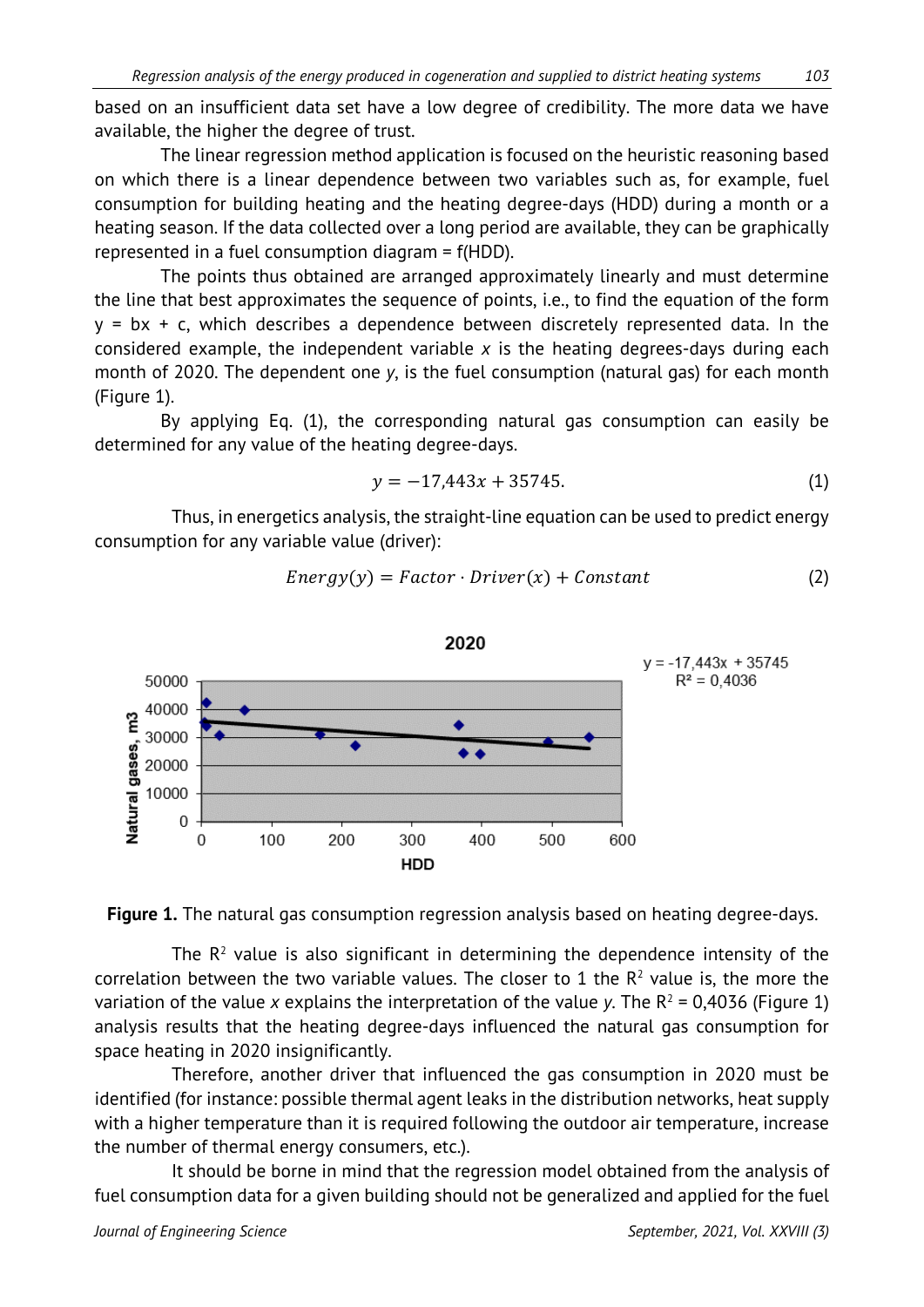consumption prediction for any other type of building [6], especially in cases where the structure and dimensions of the building differ significantly from those of the model for which the regression model was made.

### *The research methodology*

The methodology of regression analysis applying for the establishment of the correlation between two values (simple regression analysis), or even between three and more values (multiple regression analysis), both in the field of economics and energetics, is described in detail by authors in the cited papers. For instance, in the article [7], the doctors' number evolution in Romania in the period after accession to the European Union is modeled using the regression analysis depending on three variables: the population in this country, the wage in the health field, and the number of doctors who operates in the private sector.

In the article [8], by applying the regression method, the correlation between the supermarkets' energy consumption in Great Britain and two variables is deduced: the outside air temperature and its relative humidity, to predict the energy consumption evolution in these types of buildings depending on the climate change.

The same regression method can also be successfully applied for the energy consumption prediction for cooling needs, for instance, in fruits cold storages depending on the fruits amount stored and the outdoor air temperature [9].

The article [10] presents the methodology of the regression analysis applying to predict the energy consumption in China depending on some variables less characteristic for energy analyses: the GDP value and the population number in that country.

Daily data of the heat and electricity supplied into the network from a CHP plant located in the Republic of Moldova will be used to develop the linear regression model related to the correlation between the electricity supplied to the network in addition to the heat supplied to the new consumer connected to the DHS, which is produced at the CHP plant.

Also, the heating degree-days during three consecutive heating seasons (2018 - 2019, 2019 - 2020 and 2020 - 2021), lasting 166 days each, will be used to assess the correlation between these two values.

Table 1 presents the data for the 2018 - 2019 heating season.

Similar data were used for the other two heating seasons, specific to the 2019 - 2020 and 2020 - 2021 heating seasons.

In the first stage, the hypothesis regarding the correlation between the resultant variable - the electricity produced and the variable considered as an influencing factor - the supplied heat, separately for each heating season, will be verified.

Suppose there are different correlation degree results for each heating season. In that case, the regression analysis will be carried out to establish the correlation between the thermal energy produced and HDD, separately for each heating season.

The supplied heat in the DHS should depend on how cold the weather outside is. HDDs were collected from [11].

In the second stage, the most appropriate model will be established that can be recommended for application to predict the volume of additional electricity produced in case of connecting the new consumer to the DHS.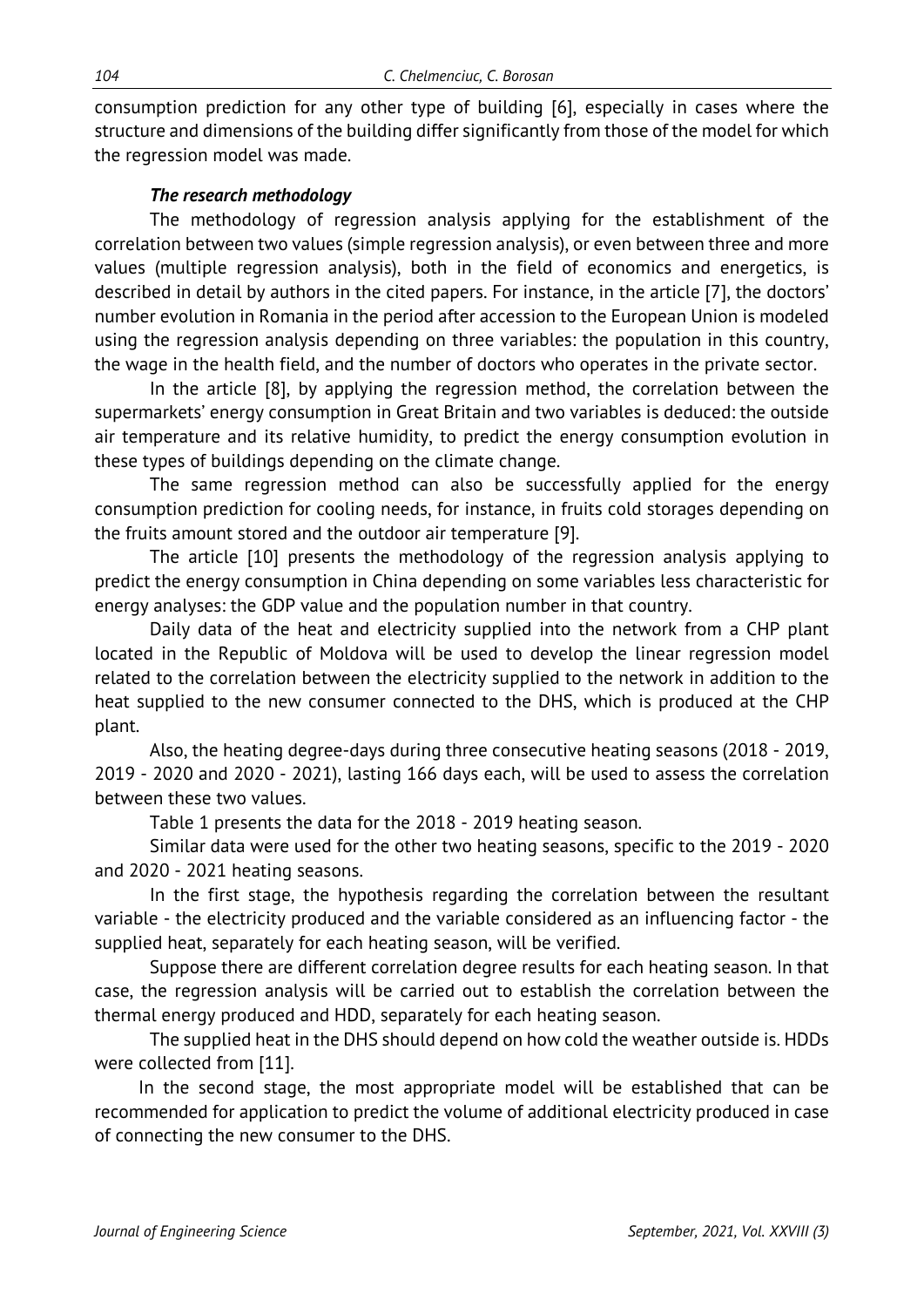| able |  |  |
|------|--|--|
|      |  |  |

### **The amount of heat and electricity supplied into the network by CHP and HDD**

| Day            | Heat             | <b>Electricity</b> | <b>HDD</b>     | Day      | Heat             | <b>Electricity</b> | <b>HDD</b> | <b>Day</b> | Heat           | <b>Electricity</b> | <b>HDD</b>       |
|----------------|------------------|--------------------|----------------|----------|------------------|--------------------|------------|------------|----------------|--------------------|------------------|
|                | (Gcal)           | (kWh)              |                |          | (Gcal)           | (kWh)              |            |            | (Gcal)         | (kWh)              |                  |
| $\mathbf{1}$   | 1743,7           | 1184272            | 3,8            | 57       | 7982,8           | 4830608            | 16,9       | 113        | 6895,8         | 3576304            | 14,3             |
| $\overline{2}$ | 1969,4           | 1256624            | 7,9            | 58       | 8155             | 4855312            | 17,4       | 114        | 6937,6         | 3573376            | 12,2             |
| $\overline{3}$ | 2494,5           | 1534432            | 6              | 59       | 8150,9           | 4838240            | 19,4       | 115        | 6845,4         | 3547344            | 12,1             |
| $\overline{4}$ | 2668,6           | 1818544            | 5,6            | 60       | 7993,9           | 4752240            | 18         | 116        | 6505,1         | 3633024            | 11,2             |
| 5              | 3113,1           | 2188432            | 1, 3           | 61       | 7710,8           | 4609008            | 17,5       | 117        | 6372,2         | 3556848            | 7,5              |
| 6              | 2514             | 1917392            | 1,5            | 62       | 7685,8           | 4596256            | 15,8       | 118        | 6285,6         | 3529408            | 8,5              |
| $\overline{7}$ | 2486,8           | 1978592            | 1,6            | 63       | 7714,2           | 4635408            | 11         | 119        | 6062,6         | 3489888            | 10,2             |
| 8              | 2742,7           | 1983232            | 0,4            | 64       | 7690,7           | 4605584            | 14,2       | 120        | 6047,7         | 3485184            | 9,2              |
| 9              | 3286,7           | 2064704            | 2,6            | 65       | 7497,8           | 4444112            | 14,9       | 121        | 6081,1         | 3595472            | 9,2              |
| $10\,$         | 3957,9           | 2406512            | 2,8            | 66       | 7284             | 4319952            | 14         | 122        | 6531,2         | 4056496            | 14,9             |
| 11             | 4490,5           | 2706272            | $\overline{4}$ | 67       | 7356,7           | 4428112            | 11,6       | 123        | 6953,6         | 4199440            | 20,4             |
| 12             | 4450,4           | 2680640            | 4,9            | 68       | 7391             | 4445664            | 11,1       | 124        | 6988,7         | 4211488            | 19,1             |
| 13             | 4651,7           | 2817664            | 6,5            | 69       | 7518,9           | 4537008            | 11,5       | 125        | 6937           | 4162640            | 14,5             |
| 14             | 4953,3           | 2959664            | 6,7            | 70       | 7423,7           | 4437520            | 13,3       | 126        | 6623,5         | 4072320            | 10,6             |
| 15             | 5224,6           | 3049840            | 10             | 71       | 7250,6           | 4318656            | 14,8       | 127        | 6628,3         | 4104176            | 11,8             |
| 16             | 5234,2           | 3088272            | 11,1           | 72       | 7443             | 4493008            | 14         | 128        | 6462,3         | 3937392            | 6,9              |
| $17\,$         | 5482,5           | 3298640            | 10,5           | 73       | 7828,7           | 4728992            | 14,8       | 129        | 6299,9         | 3868368            | 8                |
| 18             | 5569,1           | 3349968<br>3359920 | 9,5            | 74       | 7960,8           | 4746512            | 16         | 130        | 6434,7         | 4012640            | 14,6             |
| 19<br>20       | 5601,9<br>5950,1 | 3486544            | 10,3<br>10,5   | 75<br>76 | 7952,9<br>8186,4 | 4745808<br>4887840 | 18,3       | 131<br>132 | 6469<br>6071,9 | 3990624<br>3773680 | 15,4<br>8,1      |
| 21             | 6229             | 3592480            | 14,4           | 77       | 8279,1           | 4930880            | 18,5<br>19 | 133        | 5602,3         | 3412352            | 5,9              |
| 22             | 6321,7           | 3688224            | 16,7           | 78       | 8482,8           | 4997824            | 19,5       | 134        | 5621,5         | 3437056            | 10,8             |
| 23             | 6157,8           | 3581392            | 12,8           | 79       | 8351,7           | 4922352            | 22,1       | 135        | 5637           | 3414896            | 9,8              |
| 24             | 5841,4           | 3467840            | 14,8           | 80       | 8393,6           | 4972960            | 23,5       | 136        | 5454,3         | 3307536            | 3,7              |
| 25             | 5877,6           | 3478640            | 15,1           | 81       | 8674,4           | 5142416            | 17,9       | 137        | 4939,9         | 3094912            | $\overline{3}$   |
| 26             | 6402,7           | 3697376            | 14,8           | 82       | 8532,4           | 5070800            | 17,5       | 138        | 5210,3         | 3240736            | 5,4              |
| 27             | 6932,4           | 4097600            | 14,4           | 83       | 8420,3           | 5010880            | 19,3       | 139        | 4915,1         | 3226976            | $\overline{4}$   |
| 28             | 7280,3           | 4409376            | 14,5           | 84       | 8269,3           | 4820528            | 18,4       | 140        | 5076,9         | 3243344            | 9,9              |
| 29             | 7516,8           | 4584992            | 15,1           | 85       | 8237,1           | 4813904            | 18,2       | 141        | 5222,1         | 3262032            | 12,1             |
| 30             | 7668,9           | 4674784            | 18,2           | 86       | 8134,7           | 4822000            | 16,6       | 142        | 5327,5         | 3259040            | 10,1             |
| 31             | 7792,5           | 4754752            | 19,6           | 87       | 7941,6           | 4680432            | 17,9       | 143        | 5239,6         | 3224640            | 8,3              |
| 32             | 7816,8           | 4768192            | 18,3           | 88       | 7878,3           | 4649088            | 16,8       | 144        | 5146,3         | 3131920            | 8,1              |
| 33             | 7778,3           | 4719440            | 14,1           | 89       | 7941,3           | 4710336            | 14,6       | 145        | 5065           | 3008816            | 5,4              |
| 34             | 7711,9           | 4628848            | 13,1           | 90       | 8028,2           | 4749920            | 15,5       | 146        | 4645,8         | 2906096            | $\overline{5}$   |
| 35             | 7711,5           | 4618944            | 13,6           | 91       | 8076,9           | 4768080            | 16,6       | 147        | 4528,2         | 2913760            | 5,3              |
| 36             | 8048,6           | 4793904            | 18,1           | 92       | 8039,7           | 4735728            | 16,6       | 148        | 4803,3         | 2980480            | 7,6              |
| 37             | 8287,2           | 4907344            | 19,8           | 93       | 7880,0           | 4669168            | 18,9       | 149        | 4890           | 3017504            | 7,5              |
| 38             | 8572,1           | 5111792            | 21,8           | 94       | 8092,4           | 4804656            | 15,3       | 150        | 4713,7         | 2935280            | 3,7              |
| 39             | 8491.8           | 5039248            | 21,2           | 95       | 8042,5           | 4743216            | 17,7       | 151        | 4783,6         | 2926560            | 7,5              |
| 40             | 8572,1           | 5086864            | 22,3           | 96       | 7962,7           | 4698608            | 21         | 152        | 4799,1         | 2954192            | 8,2              |
| 41             | 8270,9           | 4863808            | 17,4           | 97       | 7954,5           | 4697072            | 19         | 153        | 4691,3         | 2914496            | $\boldsymbol{6}$ |
| 42             | 7692,7           | 4631792            | 12,3           | 98       | 7466,6           | 4426864            | 20,2       | 154        | 4793,3         | 2967664            | 9,1              |
| 43             | 7644,5           | 4624112            | 13,3           | 99       | 7365,1           | 4387648            | 15,4       | 155        | 5275,2         | 3324688            | 11,8             |
| 44             | 7737,7           | 4686992            | 14,1           | 100      | 7159,8           | 4279120            | 12,3       | 156        | 5429,6         | 3248288            | 11,5             |
| 45             | 7902,2           | 4800512            | 17,3           | 101      | 7093,2           | 4285232            | 11,3       | 157        | 5315,2         | 3093648            | 9,7              |
| 46             | 7715,3           | 4624960            | 14,3           | 102      | 7004,4           | 4287616            | 12,5       | 158        | 4968,5         | 2934096            | 6,1              |
| 47             | 7618,5           | 4540816            | 13,1           | 103      | 6709,4           | 4213600            | 12,4       | 159        | 4333,7         | 2861856            | 5,3              |
| 48             | 7525,6           | 4519952            | 14,8           | 104      | 6624,2           | 4286704            | 11,8       | 160        | 3967,9         | 2869104            | 4,7              |
| 49             | 7273,6           | 4363904            | 13,6           | 105      | 6689,3           | 4291920            | 7,9        | 161        | 4233           | 2791072            | 7,3              |
| 50             | 7313             | 4405312            | 14             | 106      | 6845             | 4247920            | 8,9        | 162        | 4358,6         | 2819328            | 10,3             |
| 51             | 7412,3           | 4490064            | 14,2           | 107      | 6851,9           | 4272160            | 12,1       | 163        | 4296,5         | 2784240            | 9,1              |
| 52             | 7406,3           | 4493136            | 15,3           | 108      | 6840,5           | 4275936            | 12,3       | 164        | 4123,8         | 2765856            | 7,8              |
| 53             | 7631,4           | 4612368            | 17,3           | 109      | 6932,6           | 4361072            | 15,9       | 165        | 3969,6         | 2682432            | 6,8              |
| 54             | 7688,6           | 4606496            | 16             | 110      | 6935,7           | 3899920            | 14,3       | 166        | 3520           | 2631696            | 4,4              |
| 55             | 7812             | 4711024            | 16,9           | 111      | 7005,8           | 3601776            | 10,5       |            |                |                    |                  |
| 56             | 7868             | 4761776            | 17,4           | 112      | 6669,3           | 3618880            | 11,9       |            |                |                    |                  |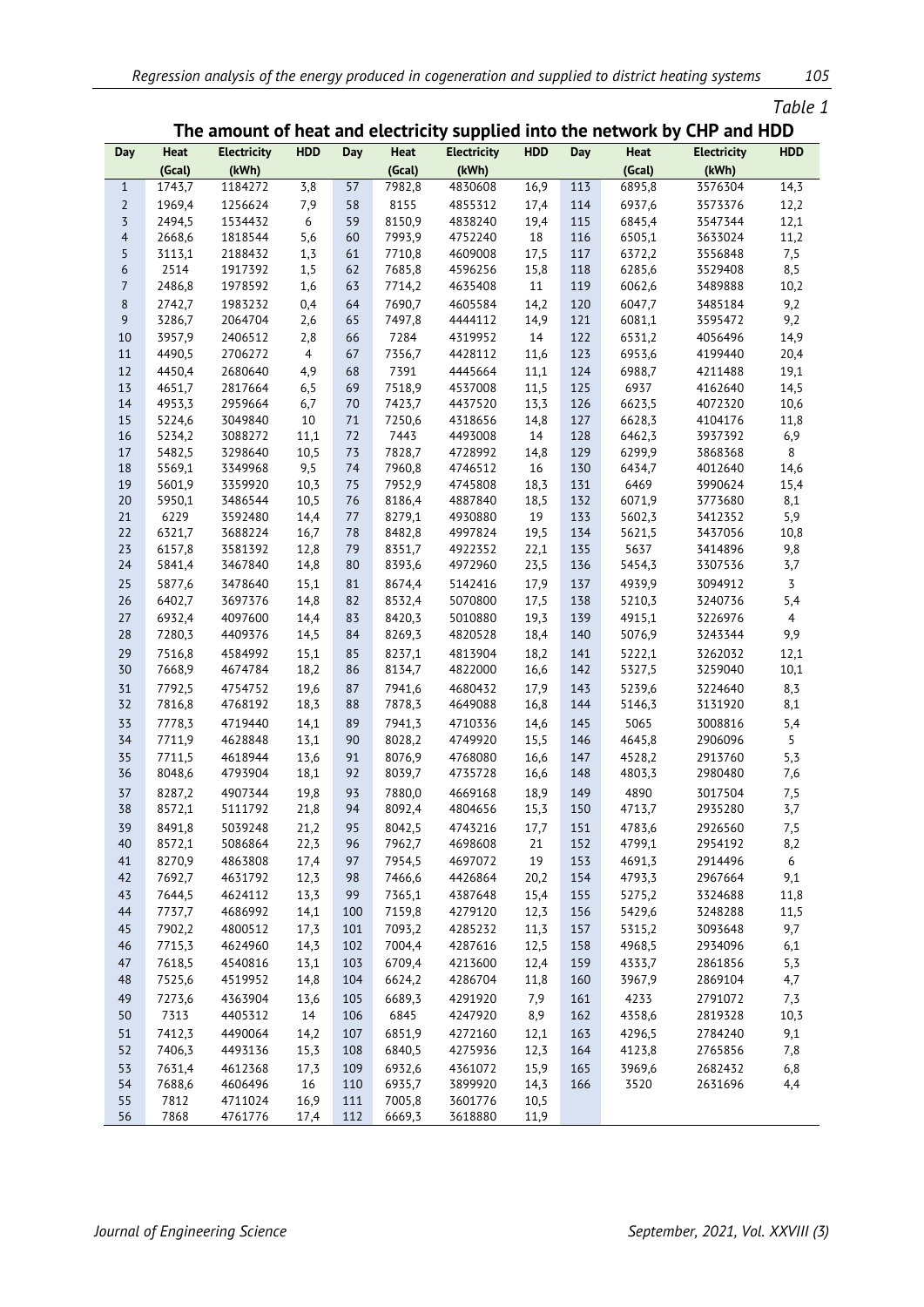## *The results of the regression analysis: produced electricity - supplied heat*

The corresponding graphs for each heating season were drawn to verify the correlation between the electricity produced and the thermal energy supplied into the network. The straight-line equation was generated, and the influence degree of the variables over the  $R<sup>2</sup>$ value was determined (Figures 2, 3 and 4). The  $R^2$  value must obtain values higher than 0,5 to consider the thermal energy supplied into the network as a determining factor for the produced electricity.







Heating seson 2019-2020



When analysing the graphs in Figures 2, 3, and 4, the graphical representation of the two variables is a straight line. Thus, it can be stated that there is a direct correlation between the electricity produced and the heat supplied, including the fact that  $R^2 > 0.5$ .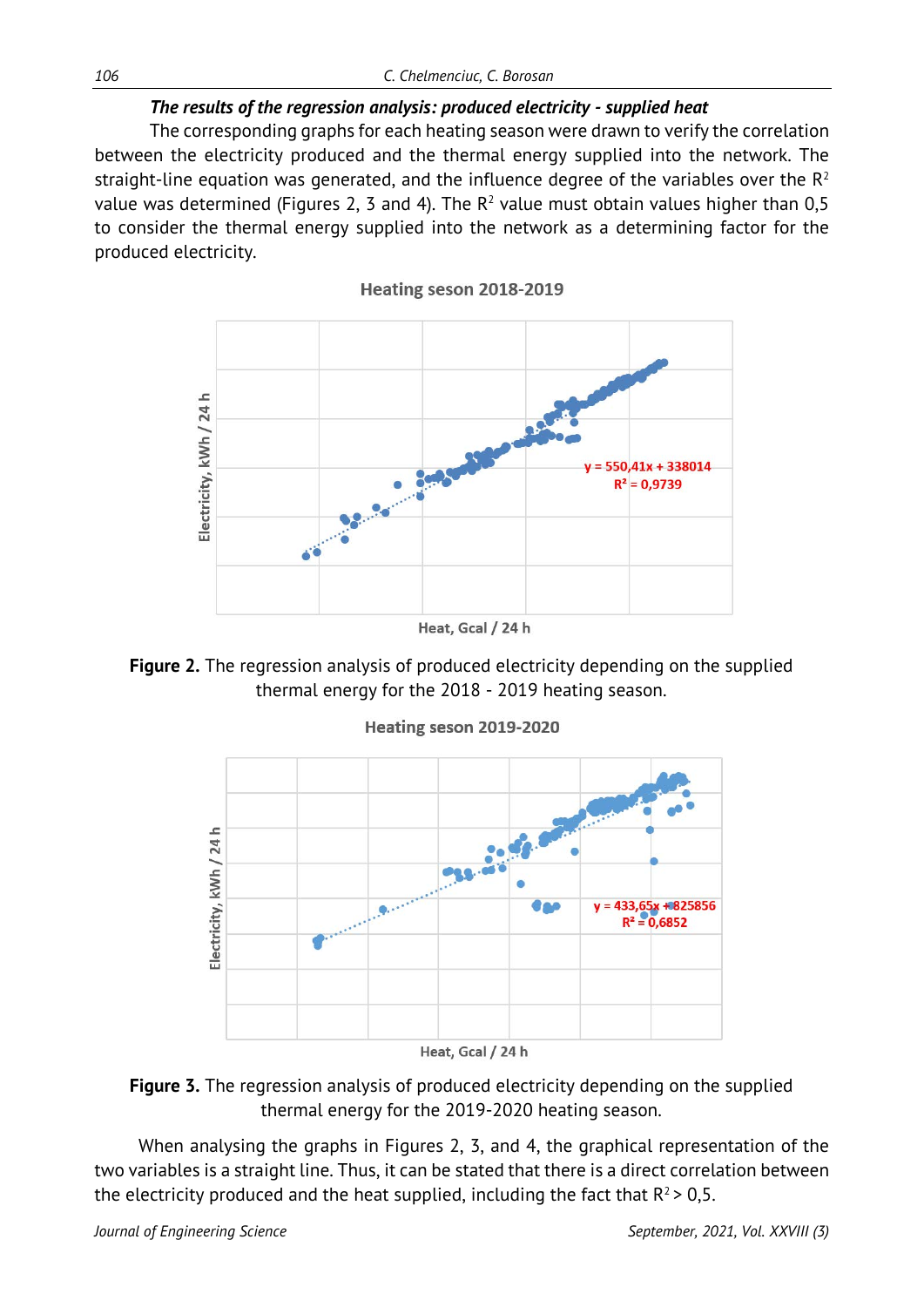At the same time, it can be observed that for the three heating seasons, different values of the variable  $R^2$  were obtained, the best value -  $R^2 = 0.9739$  was obtained for the 2018 - 2019 heating season, and the weakest value -  $R^2$  = 0,6852 - for the one from 2019 - 2020.



Heating seson 2020-2021

**Figure 4.** The regression analysis of produced electricity depending on the supplied thermal energy for the 2020-2021 heating season.

### *The results of the regression analysis: supplied thermal energy - HDD*

Different correlation degrees between the produced electricity and the supplied heat was obtained in this article for different heating seasons. Therefore, it is necessary to perform the regression analysis for the thermal energy produced depending on the HDD to recommend the linear regression model for application to predict the additional produced electricity in case of the new consumer connection to the DHS.





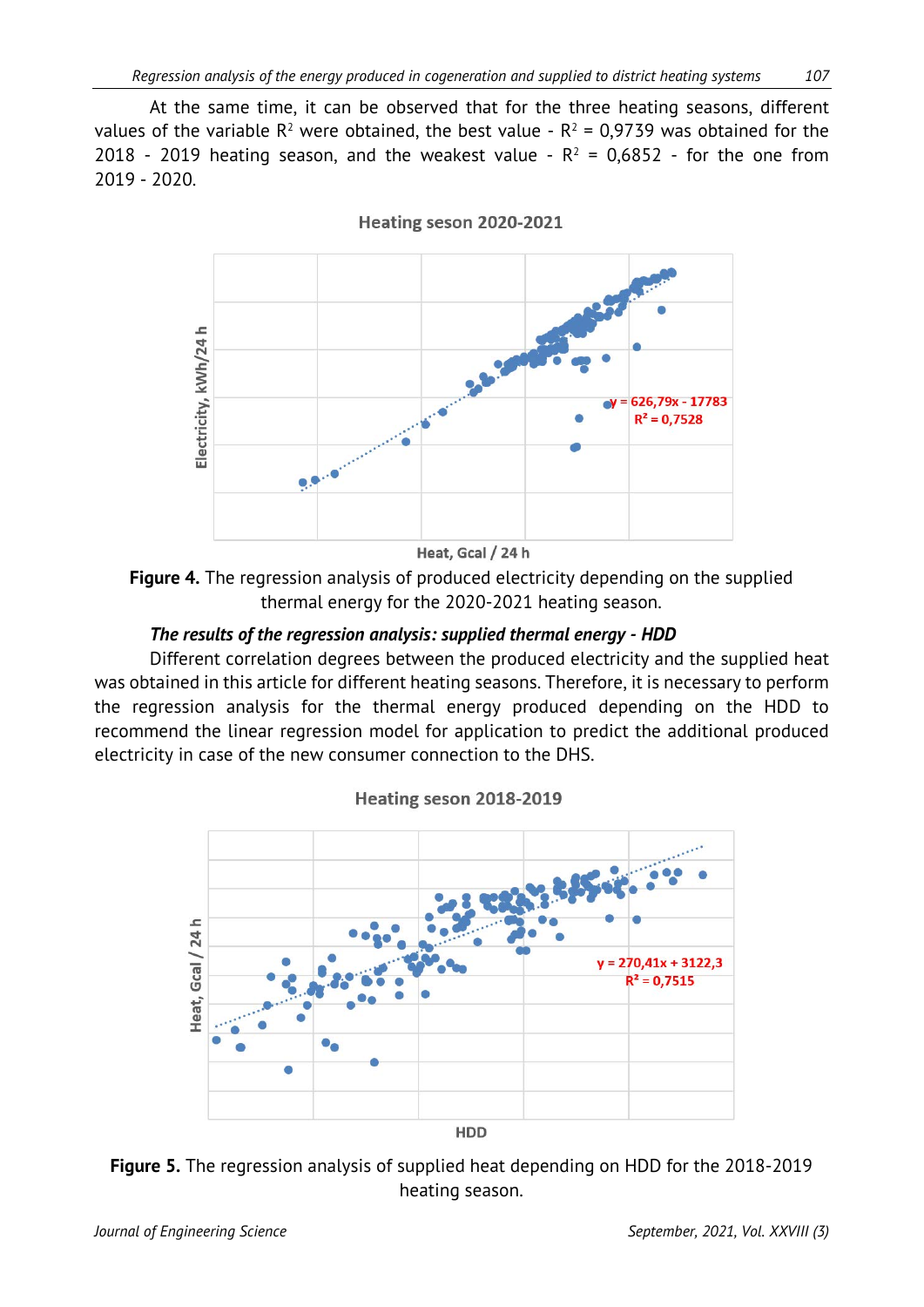When analysing the graphs in Figures 5, 6, and 7, the graphical representation of the two variables is a straight line. Thus, it can be stated that there is a strong correlation between heat supplied into the network and HDD, including the fact that  $R^2 > 0.5$ .



Heating seson 2019-2020

**Figure 6.** The regression analysis of supplied heat depending on HDD for the 2019 - 2020 heating season.





**Figure 7.** The regression analysis of supplied heat depending on HDD for the 2020 - 2021 heating season.

It can be observed that for the 2018-2019 heating season, the best correlation was obtained between the supplied thermal energy and the heating degree-days, namely  $R^2$  = 0,7515. For the other two heating seasons, weaker correlation degrees were obtained.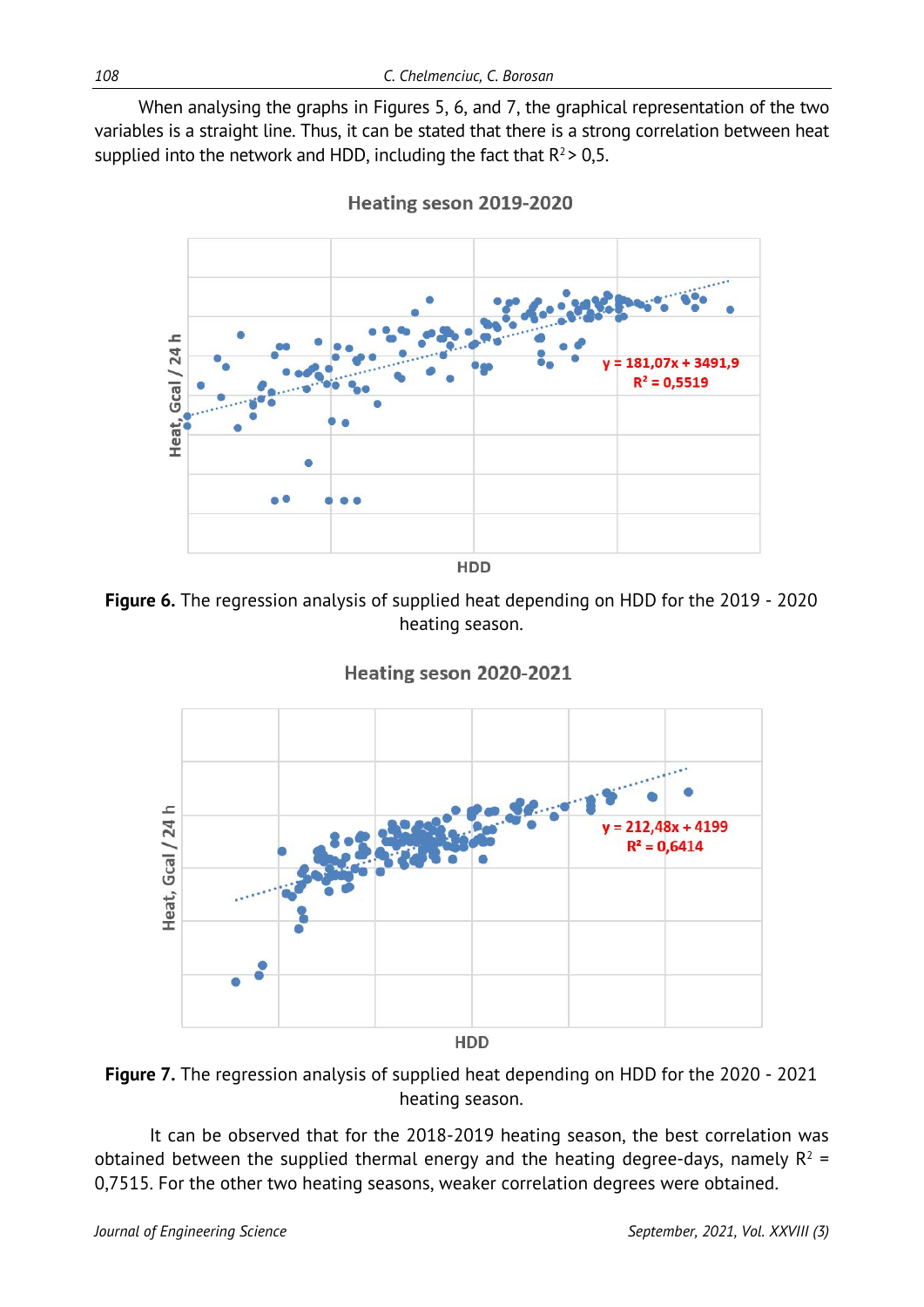Thus, taking into account the fact that the volumes of supplied thermal energy for the consumer's buildings heating should be dependent on the outdoor air temperature, it can be concluded that in the 2018-2019 heating season, to a greater extent, this condition was met.

### *The regression model*

As a result of the performed analysis, the best correlation degree was obtained between the electricity produced and the heat supplied into the network ( $R^2$  = 0,9739) and between the heat supplied into the network and HDD ( $R^2$  = 0,7515) in the 2018-2019 heating season. As a result, it is recommended to use the obtained linear regression model for the dependence of produced electricity - heat supplied into the network in the 2018-2019 heating season, to predict the additional electricity produced in cogeneration mode in case of the new heat consumer connection to the DHS, used as a model in this article, namely:

$$
y = 550,41 \cdot x + 338014,\tag{3}
$$

where: y - the additional annual electricity produced, x - the thermal energy yearly supplied to the new consumer connected to the DHS.

#### *Conclusions*

The regression model use, having as variables the thermal energy supplied to the new consumer connected to the DHS and the additional electricity produced in cogeneration mode, demonstrated a direct and linear correlation between these two variables.

Thus, it is recommended to use the described method in this article to predict the additional quantity of the produced electricity, along with the heat supplied to the new consumer connected to any DHS in which these two forms of energy are produced in cogeneration mode. The regression model choice will be made carefully, selecting the one corresponding to the heating season for which the highest correlation degree was obtained both between the pairs of variables electricity produced - thermal energy supplied into the network and the thermal energy supplied into the network - HDD.

The obtained results will be used in the pre-feasibility studies to connect the new thermal energy consumer to the DHS by considering the income due to the production and supply of the additional electricity.

#### **References**

- 1. Sfetcu M., Marinescu I.: Using the linear regression model in order to analyse the correlation between the gross domestic product and the household effective individual final consumption. In: Romanian Statistical Review, 2016, Supplement nr.12, pp. 69 - 73.
- 2. Anghelache C, Radu I.: Construction of the regression model for the economic risk analysis. In: Romanian Statistical Review, 2020, Supplement nr.7, pp.4 - 22.
- 3. Fumo N., Biswas M.A. *Regression analysis for prediction of residential energy consumption,* [online]. Renewable and Sustainable Energy Rewiews, 2015, Volume 47, pp.332 - 343.
- 4. Vesterberg J. *A regression approach for assessment of building energy performance*. Umea: Print&Media, 2014.
- 5. Moletsane P. P., Motlhamme T. J., Malekian R., Bogatinoska D. C. Linear regression analysis of energy consumption data for smart homes. In: International Convention on Information and Communication Technology, Electronics and Microelectronics (MIPRO)**,** 2018, pp. 433 - 437.
- 6. Leigh S-B., Won J-S., Bae J-I.: An energy management process and prediction of energy use in an office Building. In: Journal of Asian Architecture and Building Engineering, 2005, pp. 501 - 507.
- 7. Mărăcine L., Poșircă I. Using the regression method in the factorial analysis of the evolution of the number of medicines in Romania in the post-accession period to the EU. In: ECOSTUDENT – Revistă de cercetare științifică a studenților economiști, 2017, nr. 10, pp. 4 - 11[in Romanian].